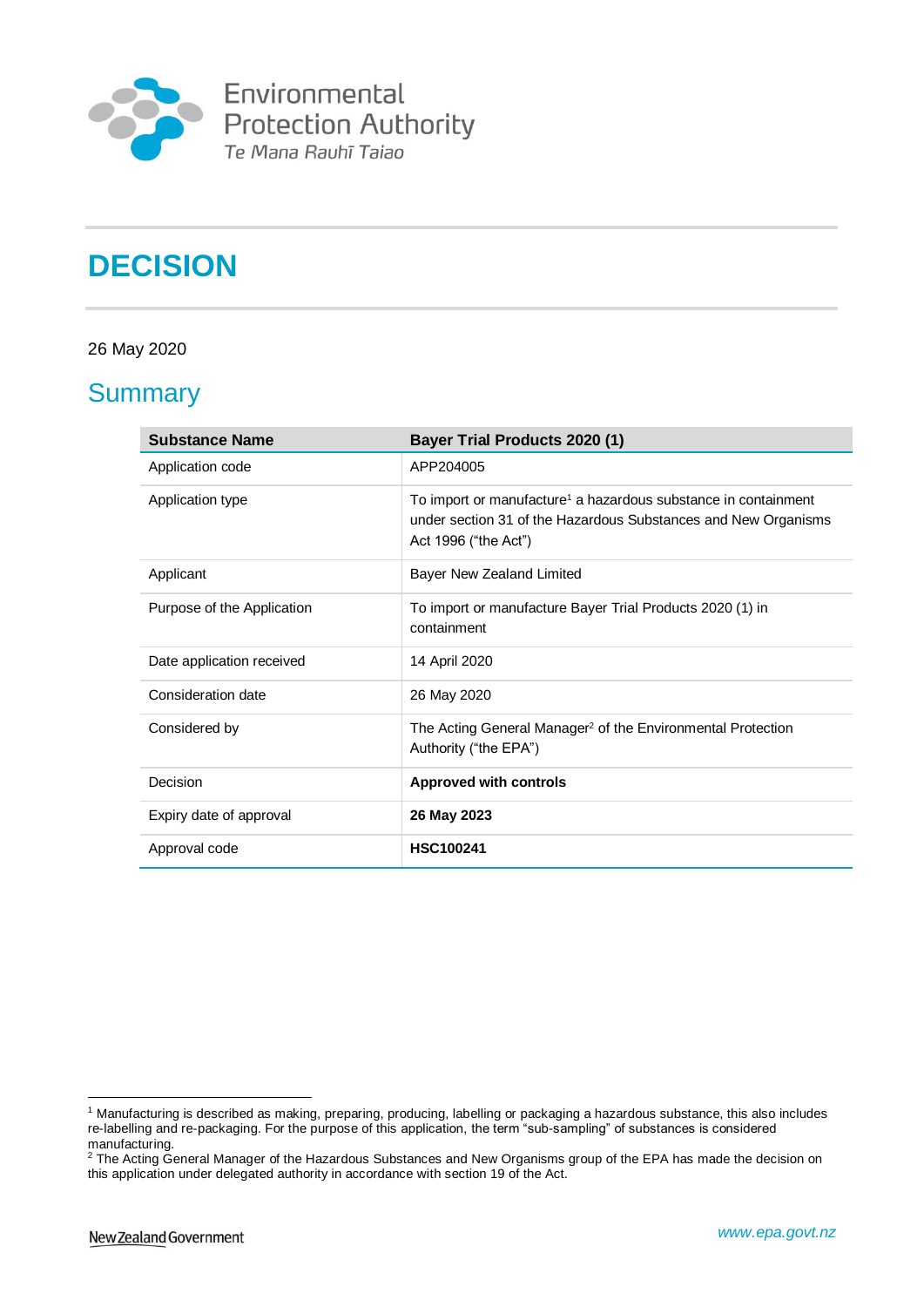### 1. Background

- 1.1. Bayer New Zealand Limited ('the applicant") sought approval under section 32 of the Act to import or manufacture 14 hazardous substances ("the substances") in containment.
- 1.2. These substances are agricultural chemicals that include five fungicides, five herbicides and four insecticides. These substances contain active ingredients that are new to New Zealand and existing active ingredients that are present in currently approved substances in New Zealand.
- 1.3. The applicant intends to use the substances in small-scale field trials in order to examine the residue, efficacy and crop safety profile of each product and establish Good Agricultural Practice (GAP). Formulations successful in the initial development phase will then be tested in larger scale trials to confirm the GAP, residue, efficacy and crop safety profile when the product is applied via commercial application equipment.
- 1.4. Nine substances in this application are covered under existing approvals HSC100516 and HSC100618. Eight substances are covered under HSC100516 and included in this containment approval as the approval is due to expire in July. One substance covered under HSC100618 has been included in this application as the maximum amount that could be imported for the substance was reached.

### 2. Process

#### **Application receipt**

2.1. The application was formally received on 14 April 2020 under section 31 of the Act.

**Information available for consideration**

- 2.2. The information available for the consideration includes the:
	- application form
	- confidential appendices to the application, including information on the substances
	- EPA staff advice memorandum.
- 2.3. The available information is sufficient to assess the application.

### 3. Hazardous properties

- 3.1. The applicant submitted information on the hazards of the substances for which approval is sought. It is noted that these are experimental substances, and as such there is insufficient information available for the hazard classifications of the substances to be determined.
- 3.2. Based on the available information, these substances may cause adverse effects to human health and the environment. The potential adverse effects are expected to be similar to other plant protection substances that are already approved under the Act for import or manufacture with controls.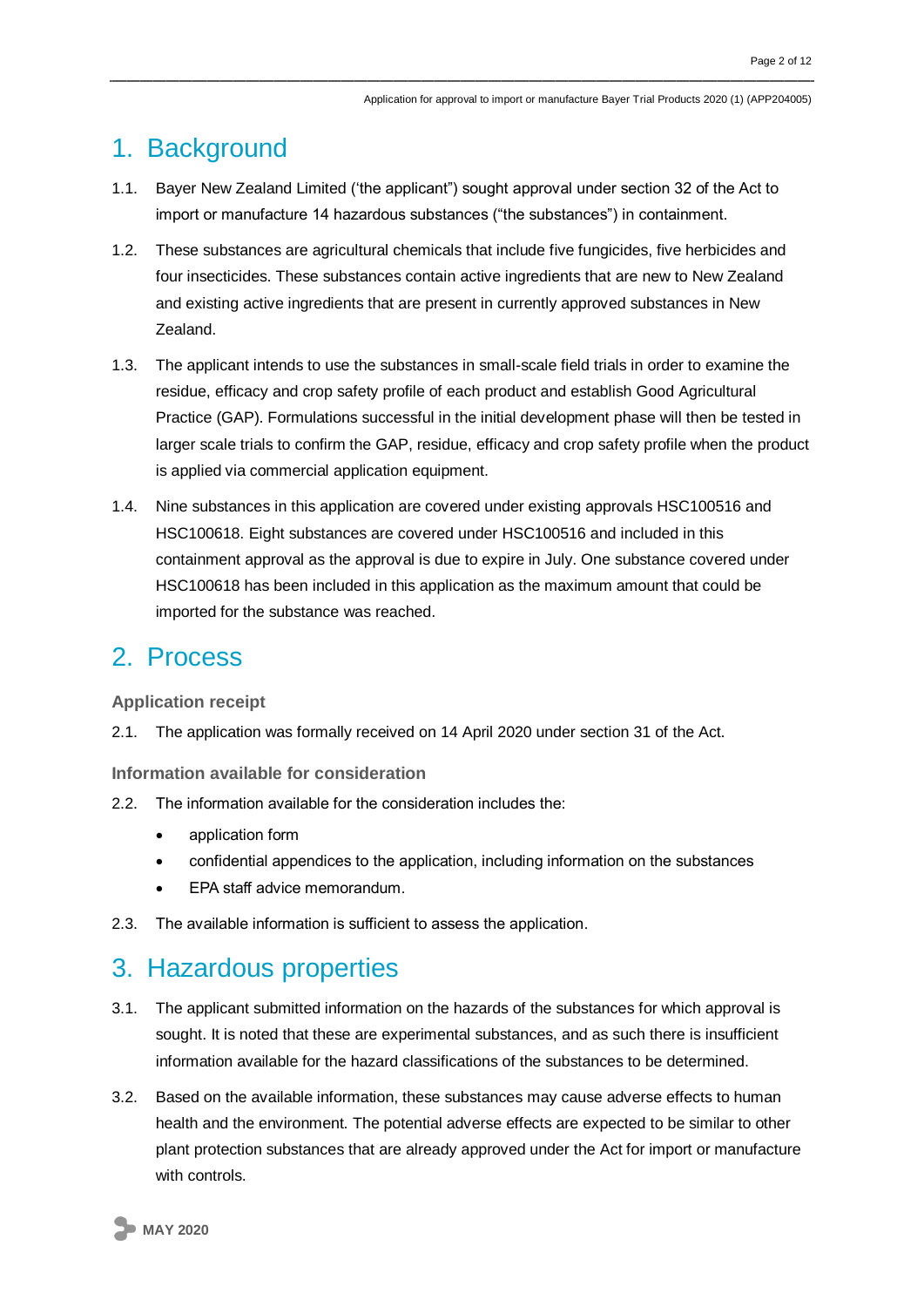### 4. Assessment of risks

- 4.1. The applicant has proposed a containment system and information on how they intend to address the risks from the following:
	- To limit the likelihood of escape of any contained hazardous substances or contamination of the facility by hazardous substances
	- To exclude organisms from a facility or to control organisms within a facility
	- To exclude unauthorised people from a facility
	- To prevent unintended release of the substance by experimenters working with a substance
	- To control the effects of an accidental release of the substance
	- Inspection and monitoring requirements of the containment facility
- 4.2. The EPA considered the applicant's assessment and determined that the substances may pose risks such as, but not limited to, those detailed below.

**Risks to human health and the environment**

- 4.3. The substances may cause adverse effects to human health and the environment if people or non-target organisms are exposed to the substances.
- 4.4. The substances could potentially contaminate waterways, groundwater, soil or neighbouring properties. These potential exposures could result from an incident during importation, manufacture, storage, transport, application, or disposal of the substances. The risk of an incident occurring with the proposed controls in place is considered negligible.
- 4.5. The likely route for human exposure is through oral or dermal contact while handling the substances. However, it is unlikely that people using the substances will be exposed in this way provided that risk mitigation measures are in place. These measures include the use of personal protective equipment (PPE), and qualification requirements for people preparing and handling the substances.
- 4.6. There is also a risk that members of the public may be exposed to the substances. This is mitigated by controls that limit access to the field trial sites to authorised personnel only. Field trials are limited to sites that do not include land or facilities that the public can legally access without permission
- 4.7. Non-target animals foraging within the field trial site may be exposed to the substances either via contact with or consumption of treated produce or vegetation. This is mitigated by a control that specifies that trial sites that are at risk of entry by grazing animals must be secured by stock-proof fencing. The approval holder is also required to ensure that non-target species are not adversely affected by the use of the substances.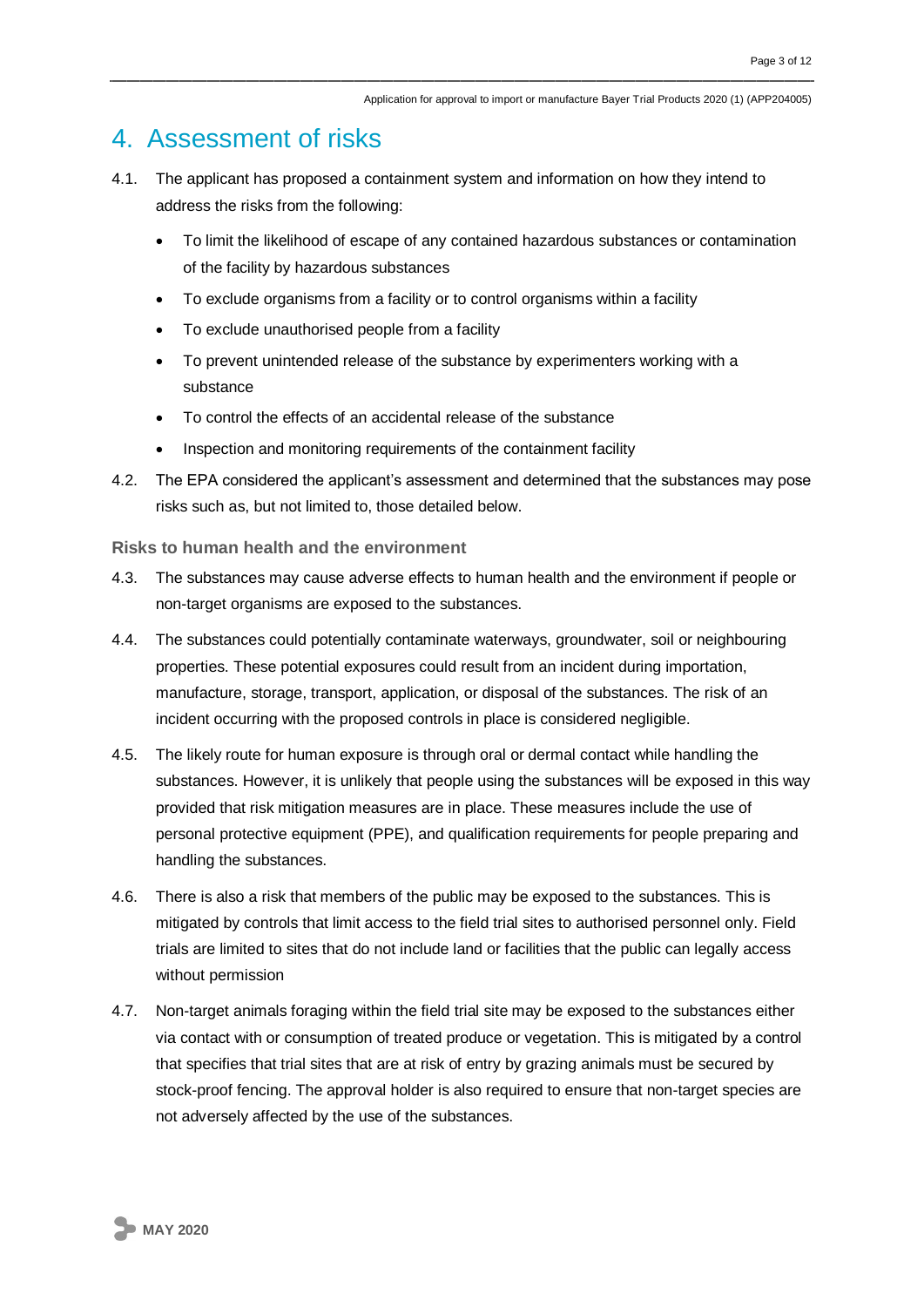- 4.8. With the controls in Appendix A and restrictions under other relevant legislation, the risks to human health and the environment posed by the importation or manufacture of the substances (in containment) are negligible.
- 4.9. There are also requirements under the Health and Safety at Work Act 2015 and associated regulations. Note: the Health and Safety at Work Requirements are not set under this approval but apply in their own right.

**Risks to the relationship of Māori to the environment**

- 4.10. The potential effects of the substances on the relationship of Māori to the environment have been assessed in accordance with sections 5(b), 6(d) and 8 of the Act. Under these sections all persons exercising functions, powers and duties under this Act shall recognise and provide for the maintenance and enhancement of people and communities to provide for their cultural wellbeing, and; take into account the relationship of Māori and their culture and traditions with their ancestral lands, water, taonga and the principles of the Treaty of Waitangi (Te Tiriti o Waitangi).
- 4.11. It is unlikely that the importation or manufacture of the substances in containment will impact on Māori culture or traditional relationships with the environment.
- 4.12. If the substances are managed in accordance with the controls in Appendix A, it would be likely to be consistent with the principles of the Treaty of Waitangi, particularly the principle of active protection.

**Assessment of risks to society, the community and the market economy**

- 4.13. No risks to society, communities or the market economy were identified from importing or manufacturing the substances in containment.
- **New Zealand's international obligations**
- 4.14. None of New Zealand's international obligations were identified as being impacted by importing or manufacturing the substances in containment.

### 5. Assessment of containment

**Purpose of the approval**

- 5.1. Under section 32 of the Act, a containment approval may only be granted if the application is for one of the purposes specified in section 30 of the Act.
- 5.2. The applicant notes that the purpose of this application is to conduct research and development on the substances, in accordance with section 30(b) and section 30(ba) of the Act. The application is therefore eligible for consideration under section 32 of the Act. Adequacy of containment
- 5.3. Section 32(1) of the Act requires that the substances can be adequately contained. The potential for the substances to escape from containment was assessed by taking into account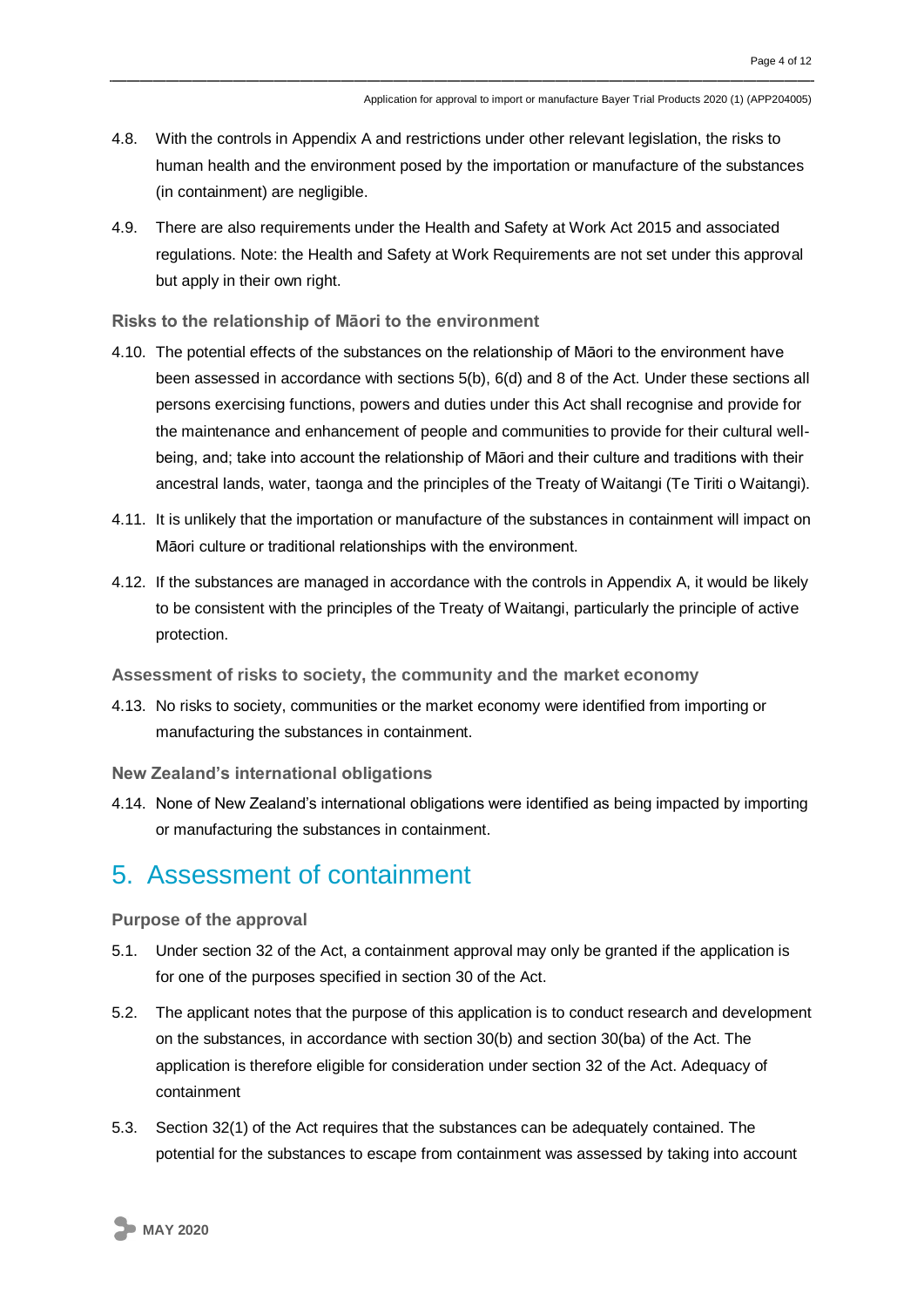the containment system proposed by the applicant and the potential pathways for release of the substances.

- 5.4. Section 32(2) of the Act specifies that a containment approval for a hazardous substance must include controls for each of the applicable matters specified in Schedule 3. The approval may also include controls that provide for any other matters in order to give effect to the purpose of the Act.
- 5.5. Applying the Schedule 3 requirements and using the information provided by the applicant, a set of controls was developed to ensure adequate containment of the substances.
- 5.6. The applicant was provided with the proposed controls and given an opportunity to comment. The applicant suggested that the wording in control 49(f and g) could be modified to account for the fact that the date of the trial and quantity of the substance may change due to the weather or other factors. These comments were acknowledged. However, the EPA staff note that it is acceptable to send more than one notification of the trial start date if there are factors affecting the start date of the trial. Therefore, control 49 was not modified as suggested by the applicant. No other concerns with the controls were raised.
- 5.7. Having considered all the applicable matters, the EPA has determined that the substances can be imported or manufactured in containment, provided that the controls in Appendix A are complied with.

### 6. Decision

- 6.1. Pursuant to section 32 of the Act, I have considered this application for an approval to import or manufacture Bayer Trial Products 2020 (1) in containment. I have applied the relevant sections of the Act and clauses of the Hazardous Substances and New Organisms (Methodology) Order 1998.
- 6.2. I am satisfied that Bayer Trial Products 2020 (1) can be adequately contained with the controls in Appendix A.
- 6.3. Therefore, the application to import or manufacture Bayer Trial Products 2020 (1) in containment is granted until **26 May 2023**.

.<br>Avi∤on⁄mental<br>^ro⁄lection Aut<u>hori</u>ty

**Dr Clark Ehlers Date: 26 May 2020**

Acting General Manager, HSNO, EPA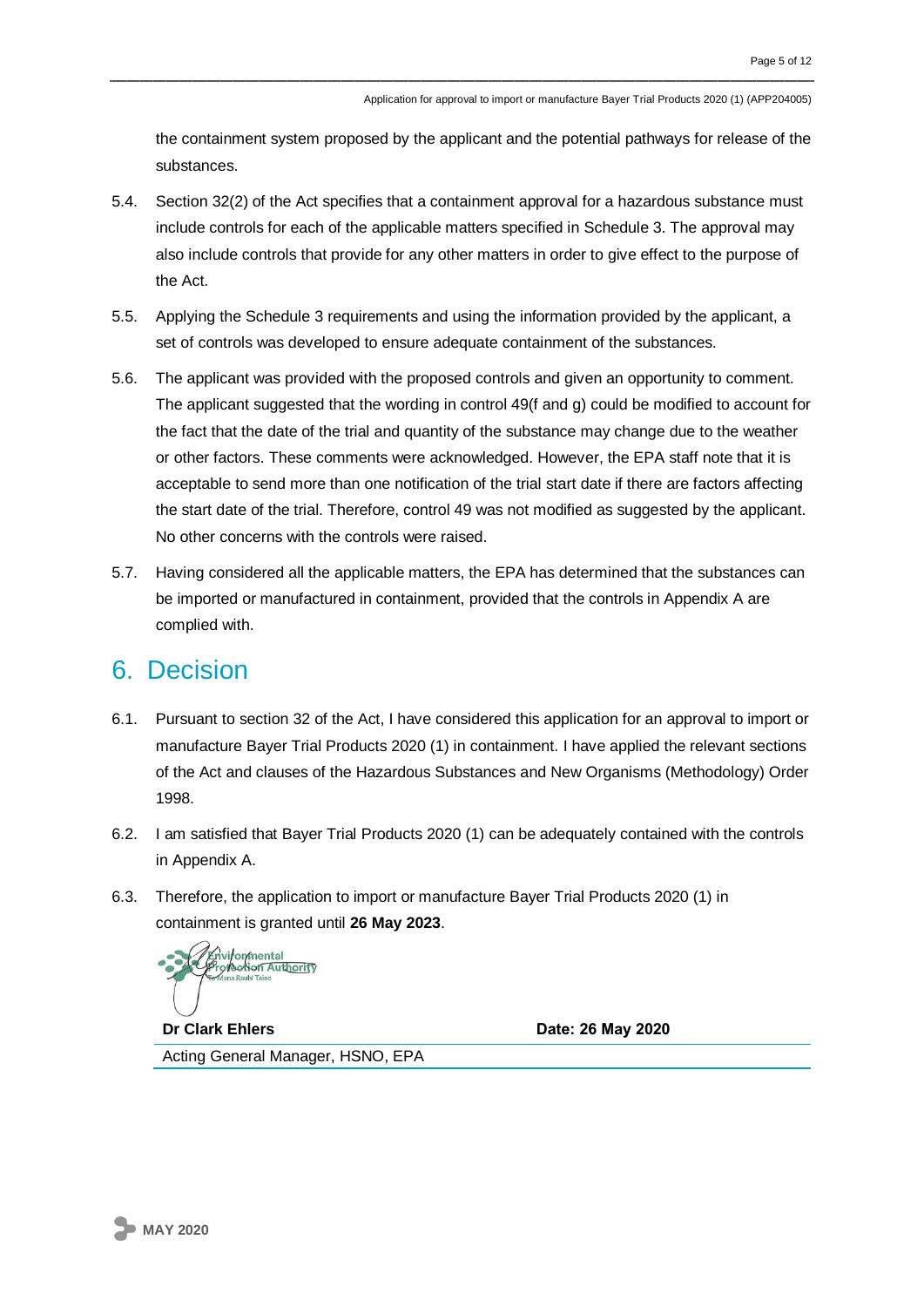## Appendix A: Controls applying to the importation or manufacture of Bayer Trial Products 2020 (1)

#### **General**

- 1. In these controls, "approval holder" refers to Bayer New Zealand Limited.
- 2. In these controls, "substances" refers to, and is limited only to, Bayer Trial Products 2020 (1).
- 3. Bayer Trial Products 2020 (1) consists of 14 formulations declared with application APP204005. These substances are summarised in confidential Appendix B.

#### **Accountability**

4. The approval holder must ensure compliance with all the controls in this approval.

#### **Requirement for containment**

5. The substances must be in containment at all stages of their life cycle in New Zealand.

#### **Limitations**

- 6. This approval expires on **26 May 2023**.
- 7. The approval holder must ensure that the nature of the field trials and manufacture of the substances are in accordance with the activities proposed in application APP204005, unless otherwise specified by the controls on this approval.
- 8. Over the term of this approval, the approval holder may import or manufacture up to 100 kilograms or 100 litres, of each substance covered under this approval.

#### **General requirements**

- 9. The substances must be correctly packaged. The substances are correctly packaged if they are packed in accordance with the Hazardous Substances (Packaging) Notice 2017 and their packaging complies with the same Notice.
- 10. The substances must be correctly labelled. The substances are correctly labelled if they are packed in a container that is labelled in accordance with the Hazardous Substances (Labelling) Notice 2017. The label must include the name and New Zealand contact details for Bayer New Zealand Limited, including a 24-hour emergency contact phone number.
- 11. A safety data sheet (SDS) must accompany the substances at all stages of their life cycles in New Zealand. The SDS must comply with the relevant requirements of the Hazardous Substances (Safety Data Sheets) Notice 2017.

#### **Workplace site and storage requirements**

12. Clauses 39 to 42 of the Hazardous Substances (Hazardous Property Controls) Notice 2017 apply to this approval, as if the substances were class 9.1A.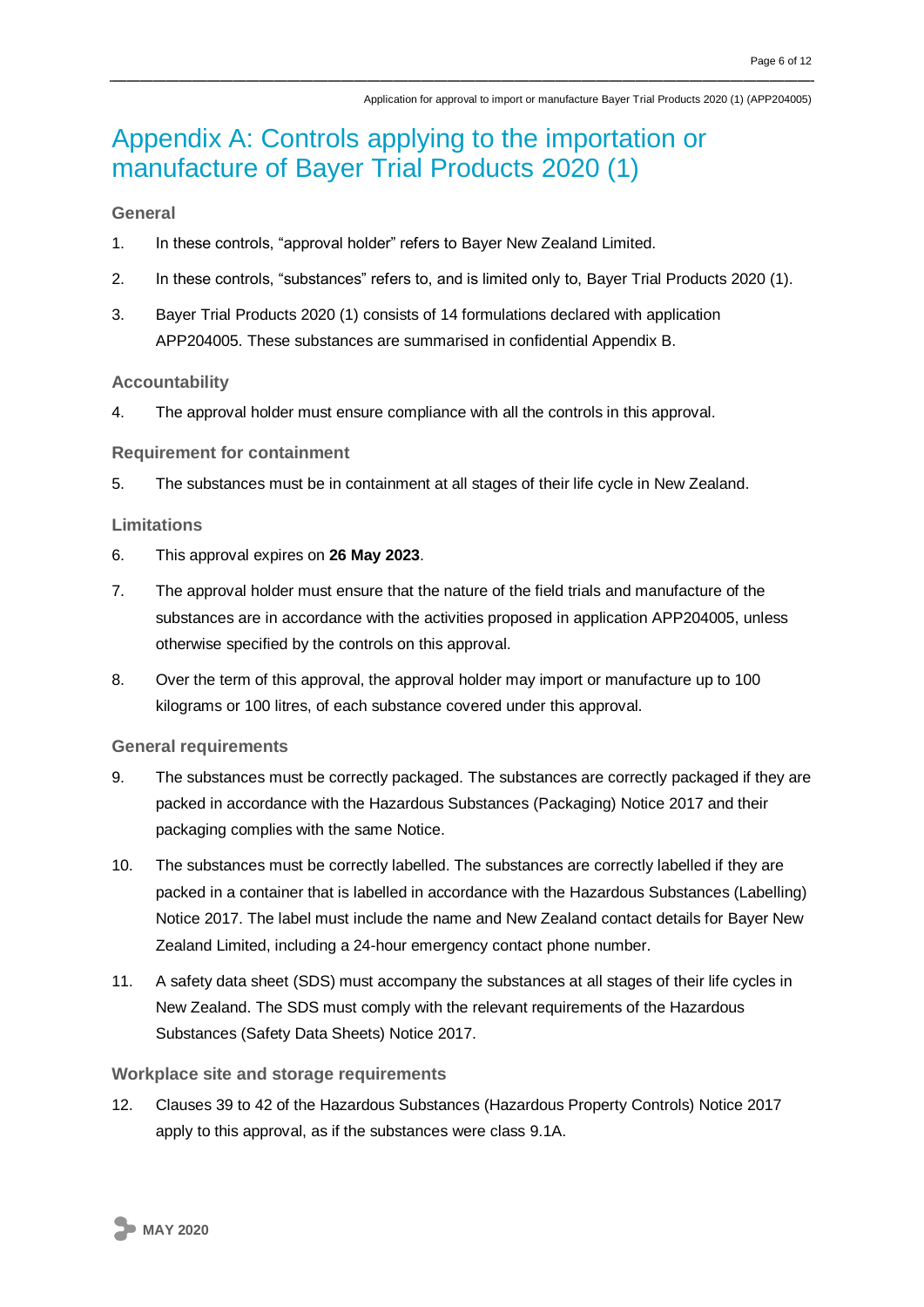#### **Containment facility**

- 13. The approval holder must only import and subsample the substances at the facility described by the approval holder in the application. This facility is described as the "containment facility".
- 14. Unauthorised persons must be excluded from the containment facility.
- 15. The containment facility must, as far as is reasonably practical, be managed so as to exclude unwanted organisms.

#### **Field trial sites**

- 16. Each field trial of a substance must be undertaken in containment within an area specifically designated as a 'field trial site'. This site may be all or part of a property or facility.
- 17. The field trial sites must include:
	- a. all preparation, storage and operational areas related to the study
	- b. all necessary buffer zones
	- c. any area used for cleaning equipment or disposing of rinse water
	- d. any area on which any excess mixture of the substances are applied.
- 18. The field trial sites must only be land or facilities that the public cannot legally access without permission of the owner or legal occupier.
- 19. Unauthorised people must be excluded from the field trial sites.
- 20. Signs must be displayed at every vehicular and pedestrian entrance to the field trial sites for the duration of the trials. The signs must state :
	- a. that the site is subject to the trial of a hazardous substance
	- b. the general type of hazards of each substance that is being trialled
	- c. the immediate response action to be taken in an emergency
	- d. that unauthorised access to the site is not permitted
	- e. a 24-hour emergency contact phone number
- 21. The management of the signs referred to in Control 20 must be compliant with regulation 2.5(2) of the Health and Safety at Work (Hazardous Substances) Regulations 2017, as if references to regulation 2.6 in those regulations were references to Control 20 of this approval.
- 22. Field trial sites that are at risk of entry by grazing animals must be secured by stock-proof fencing to exclude grazing animals for the duration of the trial.

#### **Use**

- 23. The substances must only be used in a workplace.
- 24. The substances must only be applied using ground-based methods.
- 25. The substances must not be applied directly to, or enter into water or a waterway.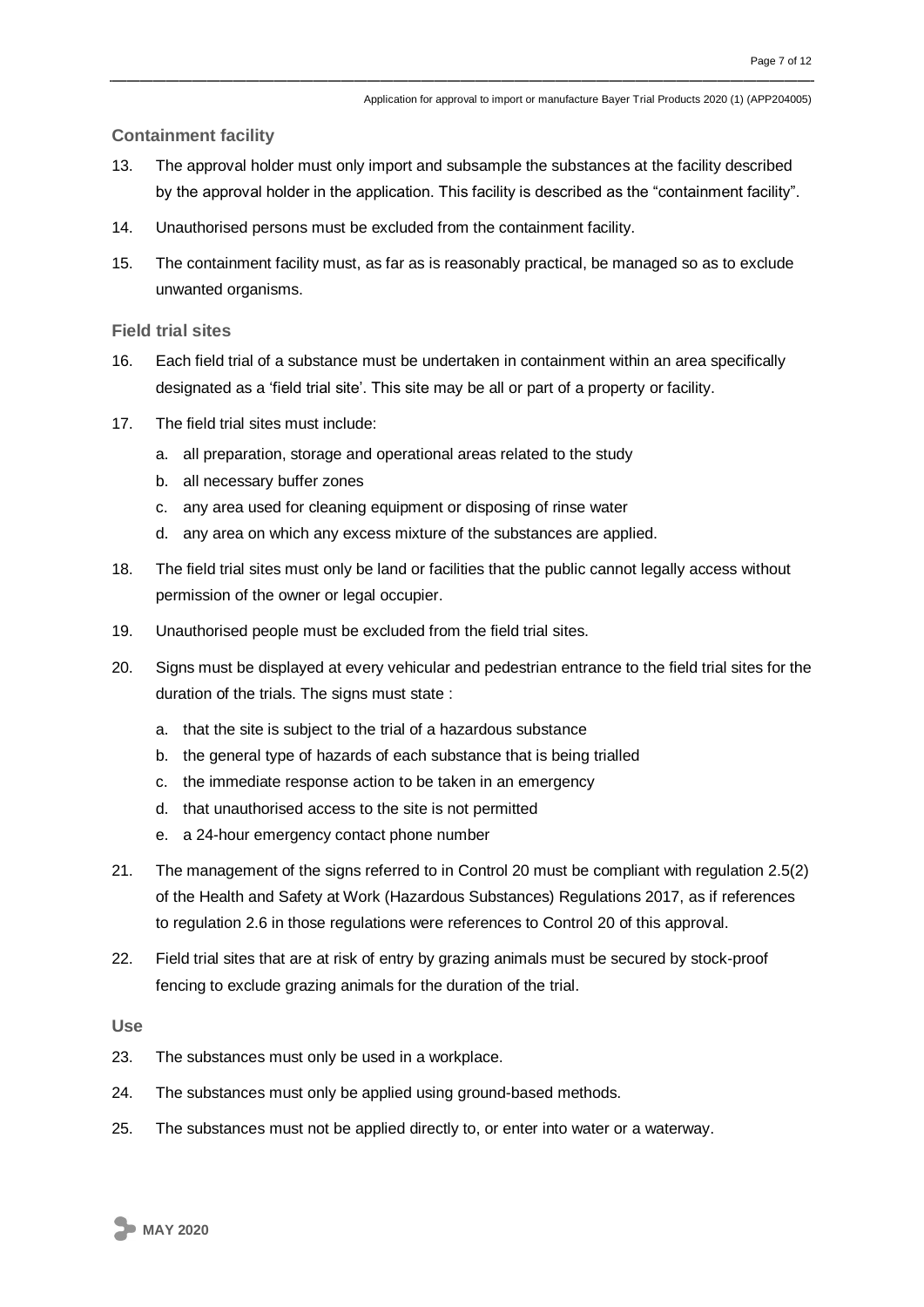- 26. The substances must not be used outdoors as bait, or part of a bait, to target vertebrate species.
- 27. Any crop or produce to which the substances are applied must not be used for food by people or animals, unless that use is specifically permitted by the Agricultural Compounds and Veterinary Medicines group of the Ministry for Primary Industries.
- 28. The use of the substances must be compliant with clause 46 of the Hazardous Substances (Hazardous Property Controls) Notice 2017, as if the substances were class 9 pesticides.
- 29. The use of the substances must be compliant with clause 47 of the Hazardous Substances (Hazardous Property Controls) Notice 2017, as if the substances were class 9 pesticides.
- 30. The field trials must not result in exposure of any of the substances to a place in which people or organisms may be significantly adversely affected by the substances.
- 31. All reasonable steps must be taken to ensure that non-target species are not adversely affected by the use of the substances.
- 32. The use of the substances as a seed treatment must be compliant with clause 54 of the Hazardous Substances (Hazardous Property Controls) Notice 2017, as if the substances were class 9.3 pesticides.
- 33. The use of the substances in a granular form must be compliant with clause 55 of the Hazardous Substances (Hazardous Property Controls) Notice 2017, as if the substances were class 9.3 pesticides.
- 34. The use of the substances must be compliant with clause 58 of the Hazardous Substances (Hazardous Property Controls) Notice 2017, as if the substances were class 9.4 pesticides.
- 35. Any person that handles the substances must use personal protective clothing or equipment that is designed, constructed, and operated to ensure that the person:
	- a. does not come in contact with the substances
	- b. is not exposed to a concentration of the substances that may cause an adverse effect to the person.

#### **Storage**

36. The substances must be held in a locked container when not in use.

#### **Transport**

37. No person may transport the substances on a passenger service vehicle<sup>3</sup>.

#### **Disposal**

38. The disposal of the substances must be in compliance with the Hazardous Substances (Disposal) Notice 2017.

<sup>1</sup> <sup>3</sup> As defined in section 2(1) of the Land Transport Act 1998.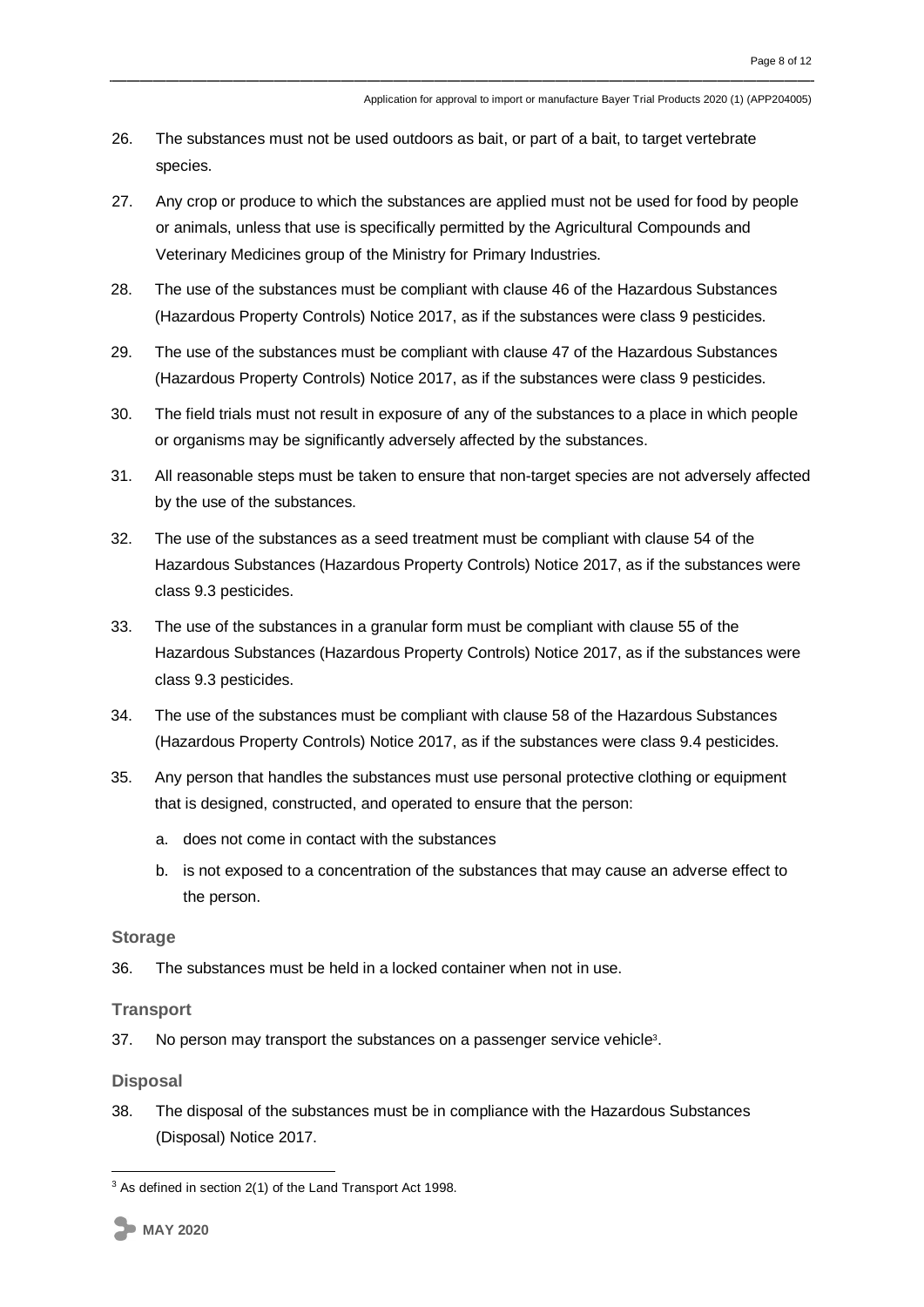- 39. Any equipment used to prepare or apply the substances must be cleaned after use, and the rinsate either sprayed within the field trial site or disposed of in compliance with the Hazardous Substances (Disposal) Notice 2017.
- 40. Any crop or produce to which the substances are applied, and is not permitted to be used as food by Control 27, must be disposed of by mulching, ploughing-in, composting or burial at the field trial site or by disposal at an approved landfill.
- 41. At the expiry of this approval, the substances must:
	- a. have been used up, or
	- b. have been disposed of, or
	- c. be contained in a laboratory compliant with Part 18 of the Health and Safety at Work (Hazardous Substances) Regulations 2017, or
	- d. be covered under a new approval.

#### **Personnel qualifications**

- 42. The qualification for a person that mixes, loads, or otherwise handles the substances in preparation for application must be compliant with the relevant qualification requirements in clauses 60, 63 and 64 of the Hazardous Substances (Hazardous Property Controls) Notice 2017 as if the substances were class 9.1A, 9.2A, 9.3A, or 9.4A pesticides or plant growth regulators.
- 43. Any person entering the field trial site must have received sufficient instruction on the containment regime to enable the person to meet their responsibilities under this approval.

#### **Record keeping and notification**

- 44. Written records must be kept of the amount of each substance imported or manufactured under this approval.
- 45. Written records must be kept for each time the substances are trialled. These records must include the information specified in clause 48(3) of the Hazardous Substances (Hazardous Property Controls) Notice 2017.
- 46. All records kept under this approval must be held by the approval holder for not less than three (3) years after the date on which this approval expires.
- 47. The approval holder must provide any records kept under this approval to the EPA or WorkSafe New Zealand within five (5) working days of the approval holder receiving a written request from the EPA or WorkSafe New Zealand.
- 48. The approval holder must keep a record of the substance that is imported or manufactured under this approval. The record must include:
	- a. the unequivocal identification of the substance;
	- b. the approval number for this containment (**HSC100241**);
	- c. the composition of the substance;

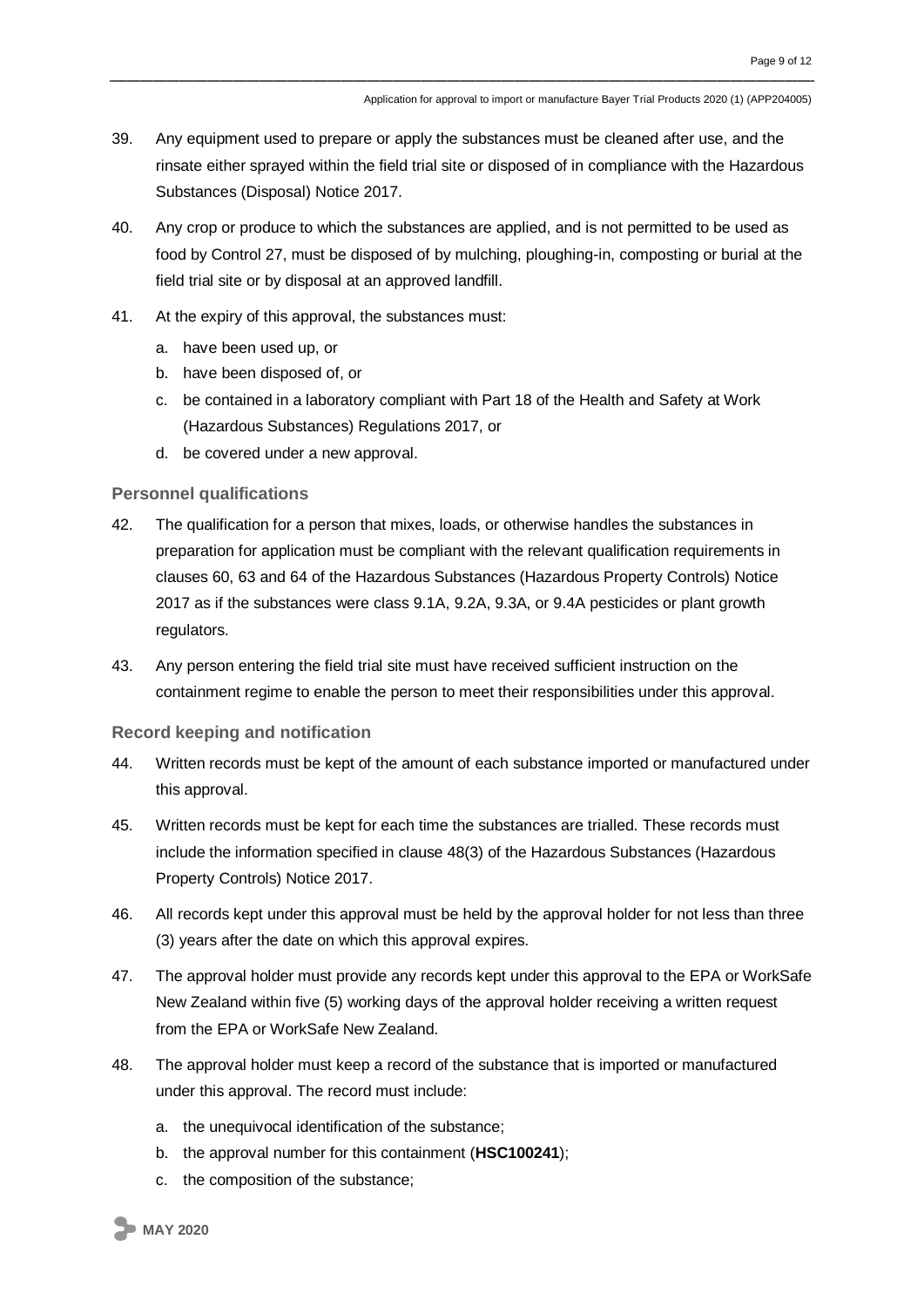- d. the dates of substance import or manufacture; and
- e. the total quantity of the substance imported or manufactured.
- 49. The approval holder must notify the EPA in writing before the start of any field trial under this approval. The notification must include:
	- a. the application number: APP204005
	- b. the HSNO approval number **HSC100241**
	- c. the name and contact information for the person responsible for the trial
	- d. the physical address of the field trial location
	- e. the area of land or property that is designated as the field trial site
	- f. the date on which the trial will commence and the expected duration of the trial, and
	- g. the name (as given with APP204005) and total quantity of each substance that will be applied.

#### **Emergency management**

- 50. Any spillage of the substance must be contained, prevented from entering into any waterway, and absorbed with an appropriate material. This material must then be disposed of in compliance with the Hazardous Substances (Disposal) Notice 2017.
- 51. Any facility that contains the substances must be able to be readily decontaminated in the event of a spill.

#### **Breach of containment**

- 52. If any of the substances are applied other than in the intended application area, or are lost or spilt, the approval holder must report the nature and quantity of the substances within 24 hours of this incident to the EPA and the Regional Council or councils in whose area the incident occurred.
- 53. If for any reason a breach of containment occurs, other than those specified in Control 52, the approval holder must report the nature of the incident to the EPA within 24 hours of the incident occurring.

#### **Interpretation**

54. Unless defined below, terms used in the controls have the same meaning as defined in the Act or Notices made under the Act.

| Term                                | <b>Definition</b>                                                                                                                                                           |
|-------------------------------------|-----------------------------------------------------------------------------------------------------------------------------------------------------------------------------|
| Ground-based application<br>methods | These methods include, but are not limited to, application by ground-boom,<br>airblast or knapsack, and do not include aerial application methods.                          |
| Waterway                            | Includes every river, stream, passage, and channel on or under the ground,<br>whether natural or not, through which water flows, whether continuously or<br>intermittently. |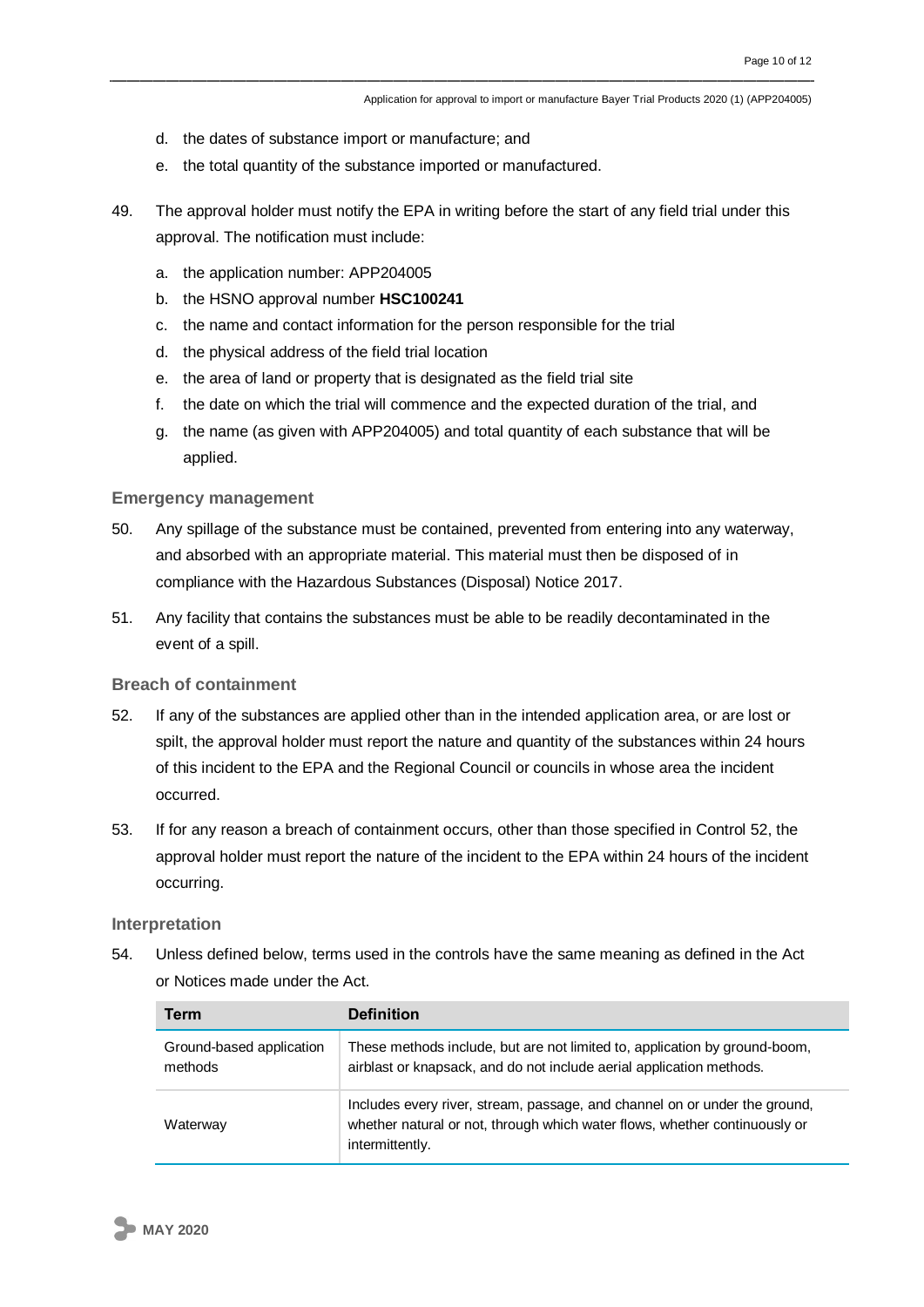Application for approval to import or manufacture Bayer Trial Products 2020 (1) (APP204005)